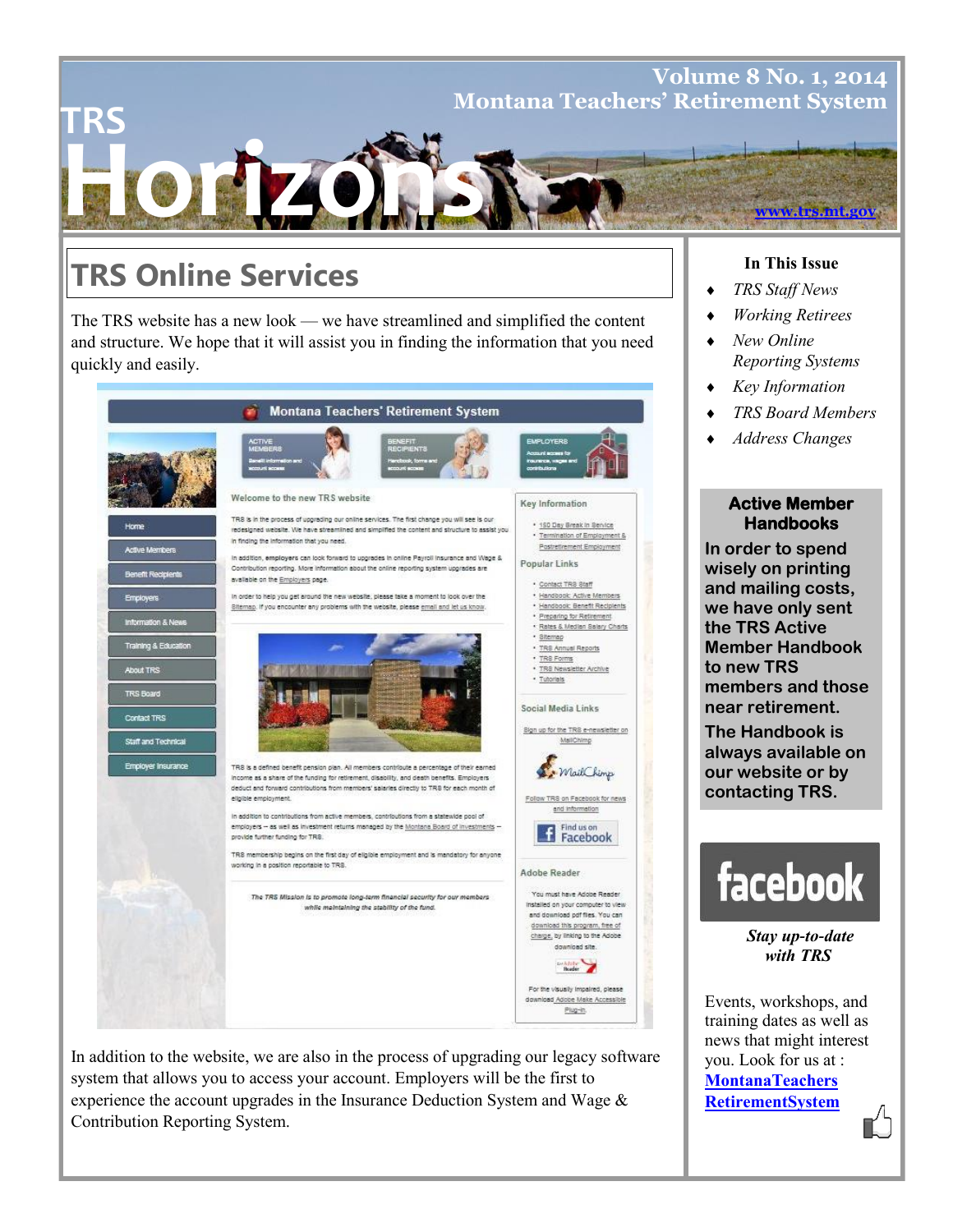## **TRS Staff News**

## **Are you a working retiree?**

Since the last newsletter, TRS has welcomed new staff members:

Daisy Wiseman/*Retired Benefits Technician*: grew up in Helena after spending her early years in Michigan. She spends her time with crafts and on her motorcycle. Daisy works with our retired members.

Jeanie Schmidt/*Quality Control Technician*: Jeanie is originally from Harlowton. She received her degree in social work from Carroll College. She is a sports enthusiast as well as an avid reader.

Nolan Brilz/*Accounting & Fiscal Manager*: is also a native of Helena. He graduated from University of Montana with a degree in Business Finance. You can find Nolan outside golfing or hiking, or playing softball or basketball.

Rachelle Spatz/*Benefits Officer*: is a native of Helena who has been a state employee for 14 years. She graduated from Montana Tech with a degree in Business Administration and enjoys golf. Active members and those preparing for retirement will be working with Rachelle.

Vicki Taborsky/*Administrative Assistant*: is another native of Helena. She has worked in public service with the state for many years, including 15 years with the Montana Motor Vehicle Division. In addition to spending time with her two dogs, Vicki enjoys crafts such as sewing.

dje

You can find contact information for TRS staff on our website at www.trs.mt.gov.

÷

While a majority of our members do not return to work after retiring, some of you do.

If you are considering working in a position that is reportable to TRS, you should be aware that TRS has strict requirements for returning to work including termination of employment, attaining retired member status, and the 150 calendar day break in service. In addition, there are limitations on your earnings as a retired member.

When you are employed, as a working retiree, by a TRS employer in any capacity, you are both required to notify TRS within 30 days of:

- 1. The execution of a contract or
- 2. The first date on which you provide service.

Written notification must be made by using The Retired Member and Employer Notice of Postretirement Employment form (TRS Form 146) which is available as a pdf file to download from our website or by calling TRS.

In addition, you are required to provide supporting documentation for the terms of employment, the duties and functions of the position, and all amounts and compensation. If you work for more than one TRS Employer, you will need to fill out the form and provide the documentation for each.

You are required to submit this form whether or not you are receiving compensation, if you are a volunteer or if you are an independent contractor.

We encourage you to contact TRS if you have any questions at all about postretirement employment.

In addition, we have information posted on our website that directly address these issues in more detail.



## **Employers: New Online Reporting Systems**

In addition to upgrading our website, TRS is also upgrading the online reporting systems for Employers. The new reporting systems will be rolled out in two phases.

- **Insurance Deduction**: this module has been thoroughly tested by TRS staff and TRS Employer test groups. It will be fully implemented and available for all employers in Fall 2014. We will offer training for Employers on using the system at workings during the MASBO Summer Conference in Billings (June 18-20), on the TRS website, and through online webinars.
- **Wage and Contribution**: this module is currently in the development phase. Again, it will be thoroughly tested by TRS staff and Employer test groups. We expect to roll out this module in Fall 2014. We will also offer training materials for Employers through the website and webinars.

In a recent test session, the Employers who participated gave us this feedback: "easier to use and navigate," "easy to correct data," "easier to understand the system," "great improvement," and "the sooner the better for implementation." Our staff has been using the system for a few months now, and they agree, the new system is a significant improvement.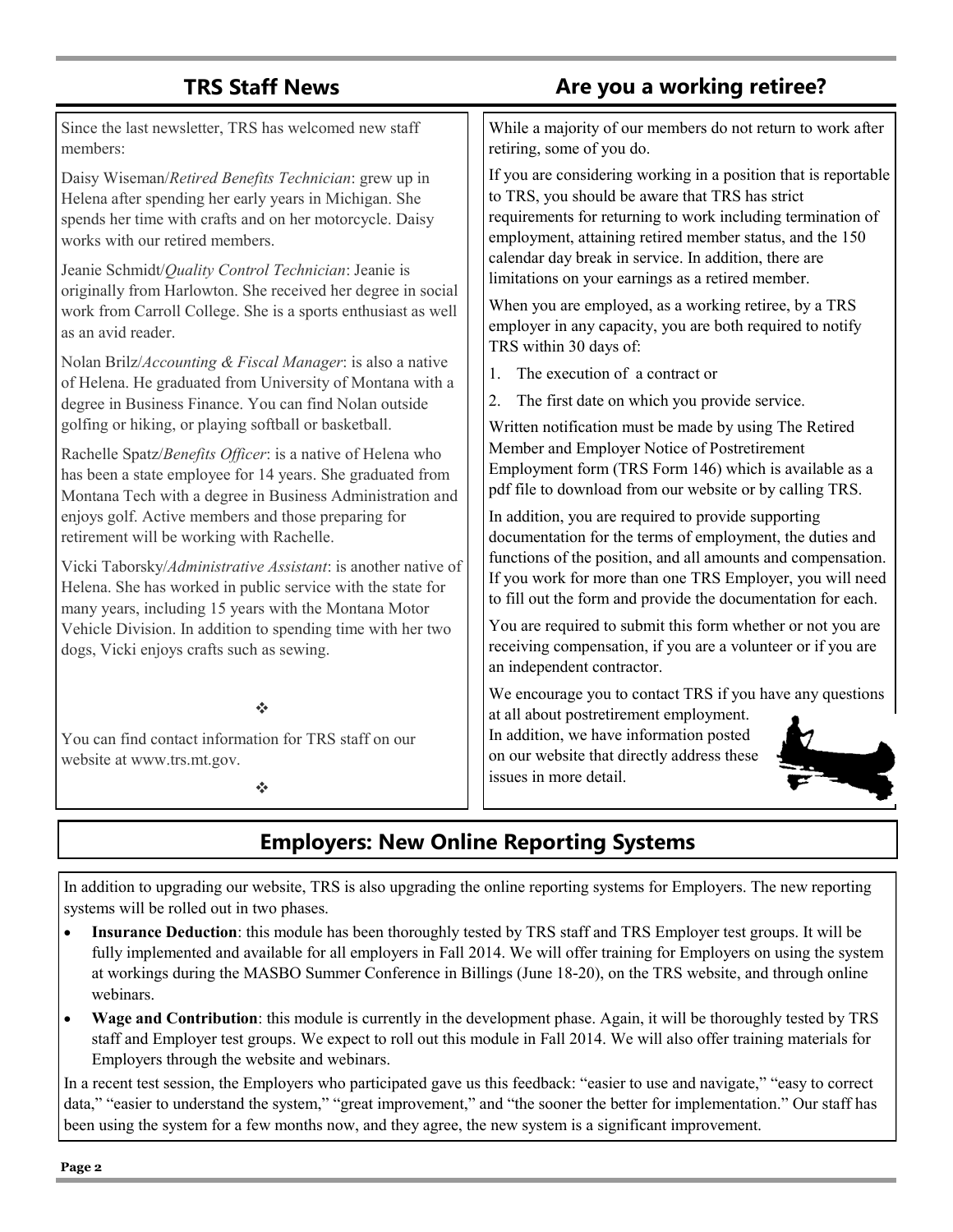## **Key Information**

The 2013 Legislature passed a number of laws that directly impacted TRS members. The topics that have been of most concern to our active members, retired members, and employers are: termination of employment, 150 calendar day break in service, volunteering, and postretirement employment. The following information is intended to clarify some of the recent questions we have encountered. Please visit the TRS website to see more detailed information on each of these topics.

#### **Termination of Employment**

You have terminated employment in a position reportable to TRS when you are no longer performing *any* work or providing *any* service on behalf of the employer in *any*  capacity. You must terminate *all* positions with all TRS employers.

If you are not yet 60 years old and you have a pre-arranged agreement for postretirement employment (written or verbal) with your pre-retirement employer, you have not terminated employment and are not eligible for retirement benefits.

#### **Retired Member Status**

You attain retired member status when you have filed an application for a retirement allowance with TRS, terminated employment, and received your first benefit payment.



#### **150 Calendar Day Break in Service**

All TRS Members who retire — no matter their employer — are now required to complete a break in service of at least 150 calendar days before they are eligible to return to employment as a retiree under the guidelines established in TRS law.

As a "tax qualified" defined benefit pension plan, TRS is required by the IRS to only pay retirement benefits to individuals that have actually retired. 150 calendar days more than one summer or semester break — allows TRS to ensure that a true separation from service has occurred for each retiree.

### **Postretirement Employment**

If a TRS retiree is performing any of the duties or services that they, or any other employee, would have performed as an active TRS member — during the 150 calendar day break in service — that retiree *has not* actually terminated employment and they are not eligible for retirement benefits.

This applies even if the retiree is not being compensated for their work as a volunteer, or is working as an independent contractor or an employee of a third party.

Upon completion of the 150 calendar day break in service, a retiree can return to work in a position reportable to TRS and continue to receive retirement benefits. Return to work is subject to strict requirements regarding eligibility for retirement benefits and strict limitations on the amount of compensation a retiree can earn.

Please join us in thanking Board Chair, Robert Pancich, for his dedicated service on the TRS Board. Bob came with a wealth of experience in the financial realm both in private and public sector work including time as an investment officer with the Board of Investments and as an administrator with the Montana Economic Development Board.



Bob joined the Board in September 2009 and his tenure will end on July 1, 2014.

| <b>Name</b>           | <b>Seat</b>    | <b>City</b>        | Email              | <b>Term Expires</b> |
|-----------------------|----------------|--------------------|--------------------|---------------------|
| Robert Pancich, Chair | Public Member  | <b>Great Falls</b> | RPancich@mt.gov    | July 1, 2014        |
| Lisa Cordingley       | Public Member  | Helena             | LCordingley@mt.gov | July 1, 2015        |
| Janice Muller         | Active Member  | Hamilton           | JMuller@mt.gov     | July 1, 2016        |
| Marilyn Ryan          | Retired Member | Missoula           | MRyan2@mt.gov      | July 1, 2016        |
| Kari Peiffer          | Active Member  | Kalispell          | KPeiffer@mt.gov    | July 1, 2017        |
| <b>Scott Dubbs</b>    | Active Member  | Lewistown          | $S$ Dubbs@mt.gov   | July 1, 2018        |

## **TRS Governing Board Members**